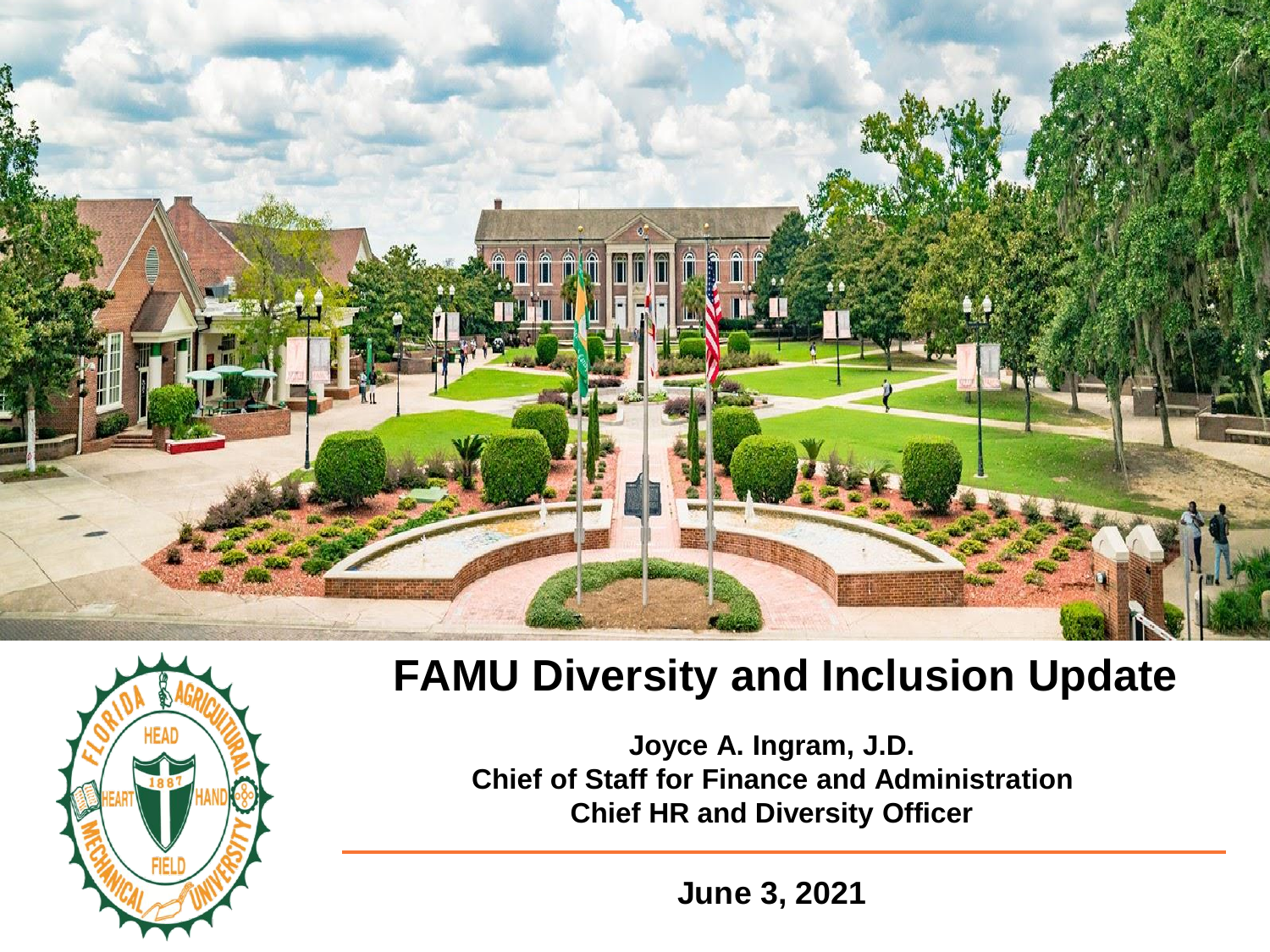#### *FAMU is fully committed to Diversity and Inclusion*

**FAMU has always embraced diversity and inclusion as it relates to understanding and valuing differences, as well as leveraging the differences and similarities of all of our University constituents and key stakeholders for the greater good of our university.** 

**We will celebrate 134 years of Excellence with Caring in October of this year. What I do know to be true is that it took everyone working together to get us where we are today, and it will take everyone working together to get us to where we need to be.** 



**LARRY ROBINSON, Ph.D. University President Florida Agricultural and Mechanical University**

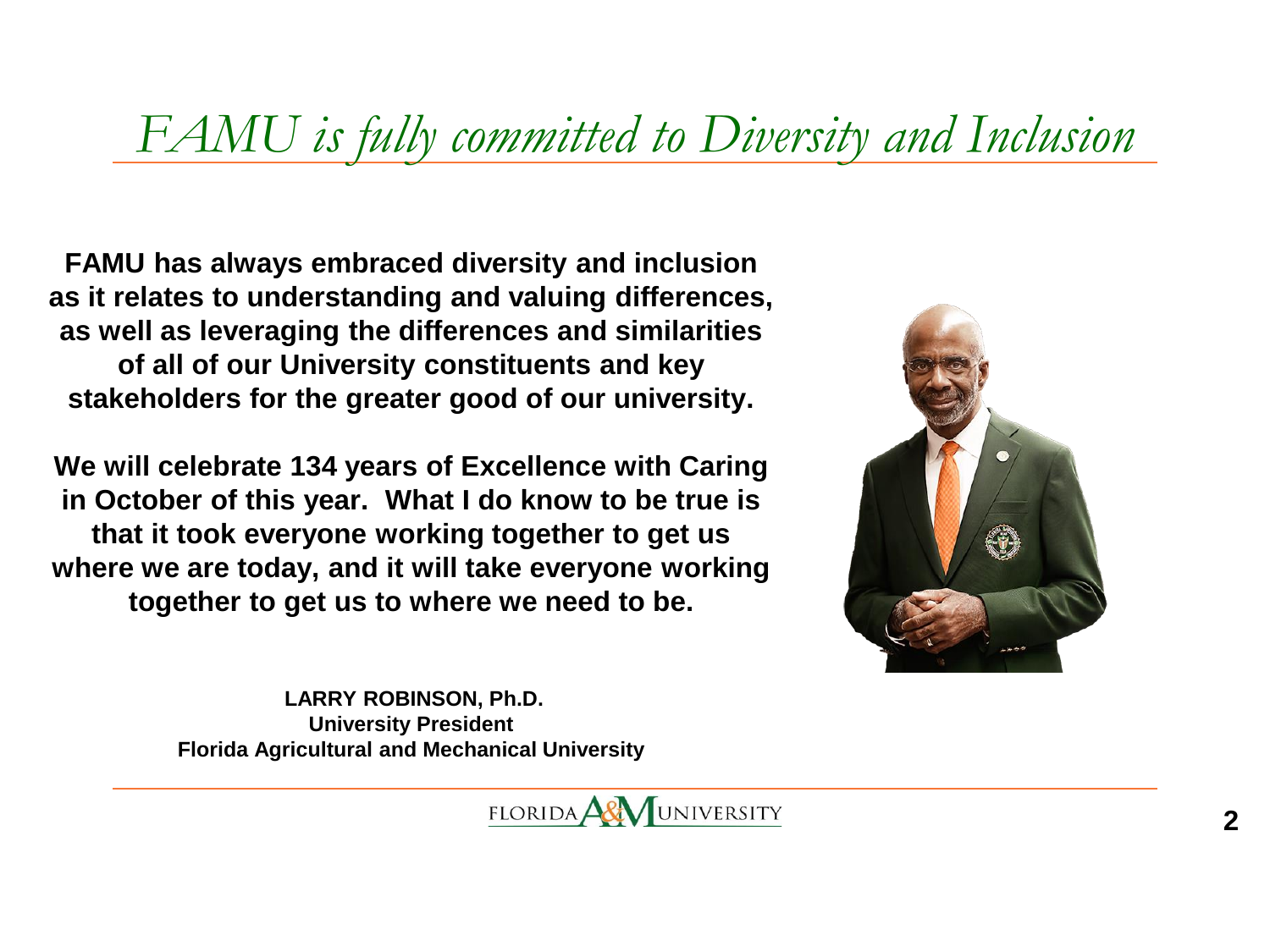*Progress:*



UNIVERSITY  $FLORIDA$ 

**3**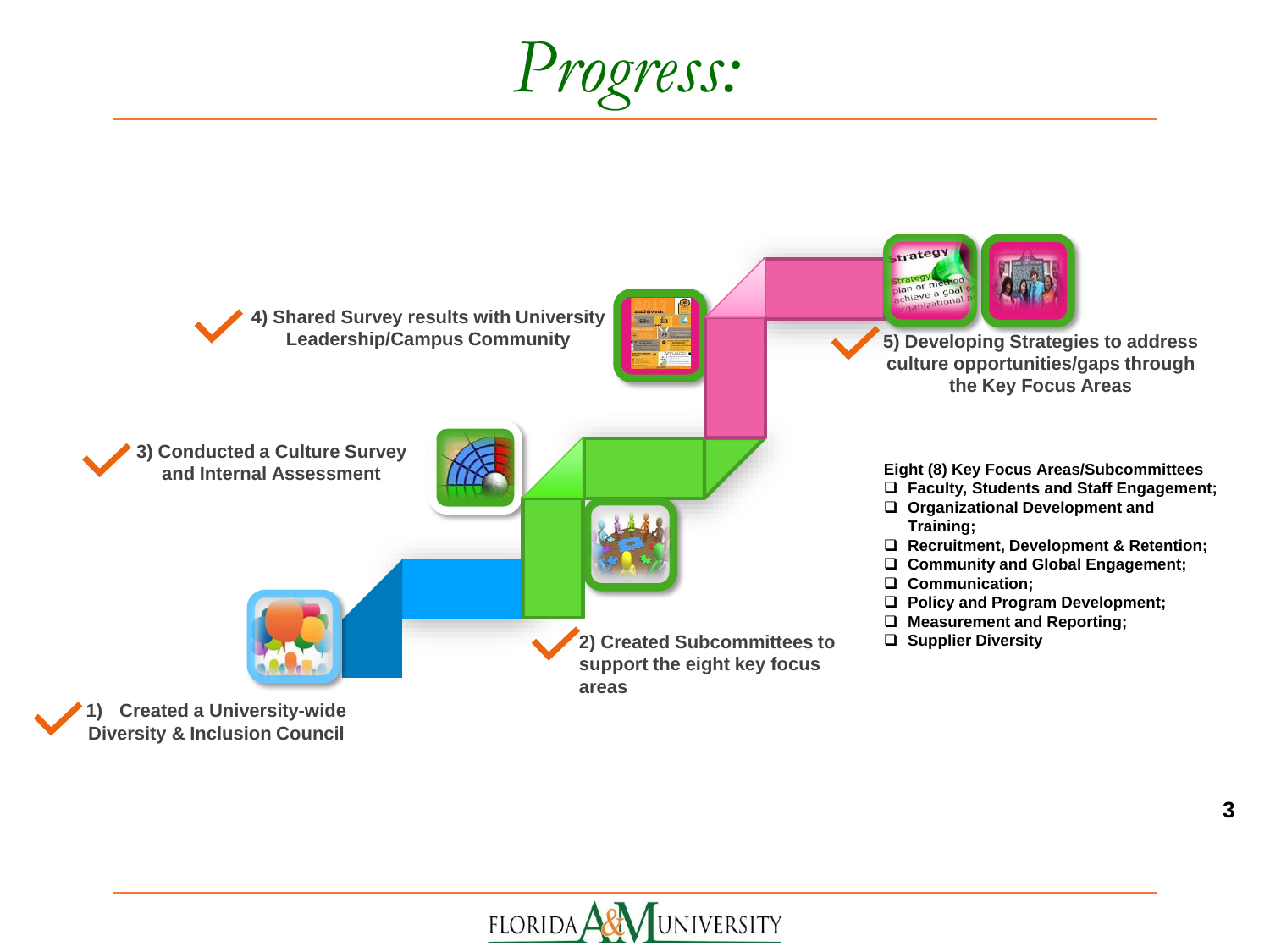*Next Steps/Closing Remarks*

#### ➢ **Action Plan Development -** *Completed*

#### ➢ **Implementation –** *Ongoing*

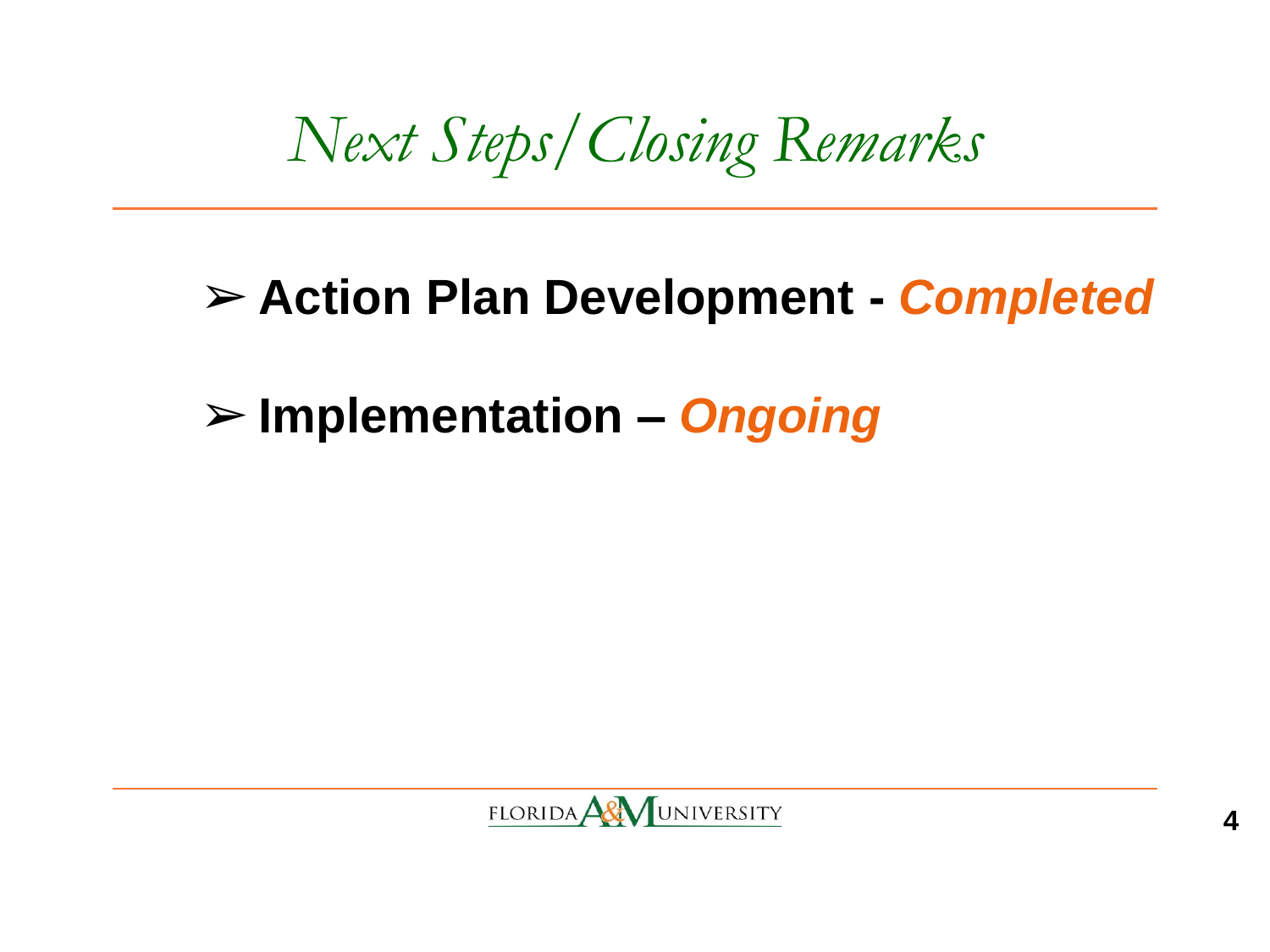### *FAMU is fully committed to Diversity and Inclusion*

*Our culture is fueled by our diversity; Strengthened by inclusion; Upheld by tradition; Propelled by innovation...and...research; Infused with courage; and Sustained by our willingness to own our mistakes as we learn from them and move forward…*

> *We own our success, because it generates excitement; We pursue our destiny because it is where we are meant to be; We fulfill our purpose because society demands it….*

*We want you for all you have to offer; We want you to want us because of what we have to offer… An affordable, high quality education; the opportunity to engage in deliberate research; and noble service.*

*We will make you a better you and will provide you with a direct path to life-long success beyond the boundaries of our locations and into the global communities...*

*Why.....*

*Because we are Florida Agricultural and Mechanical University....*

*Because we are FAMU!*

JOYCE A. INGRAM Associate VP, Chief Human Resources and Diversity Officer Florida Agricultural and Mechanical University



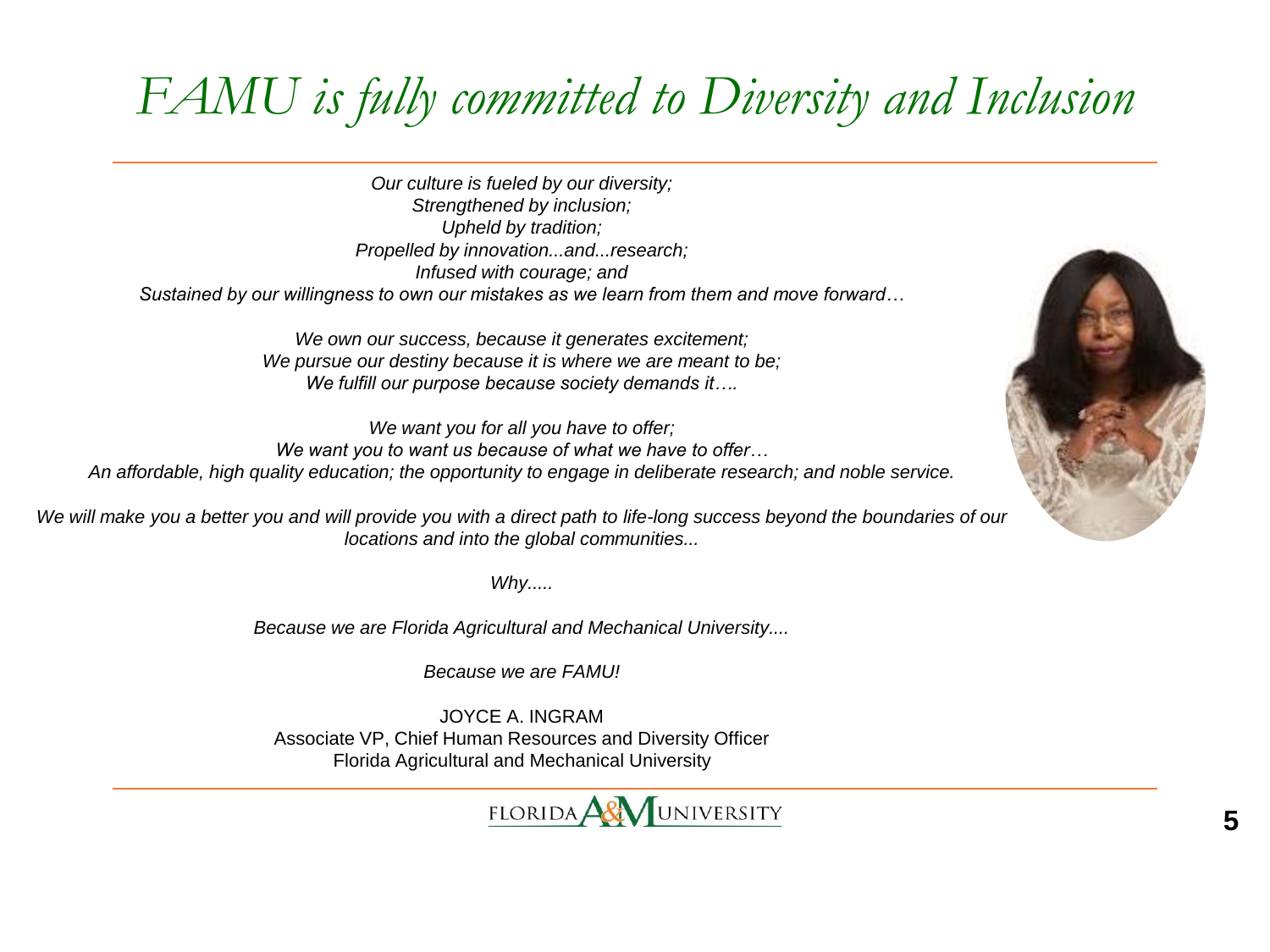# *FAMU is fully committed to Diversity and Inclusion*

## *Thank You!*